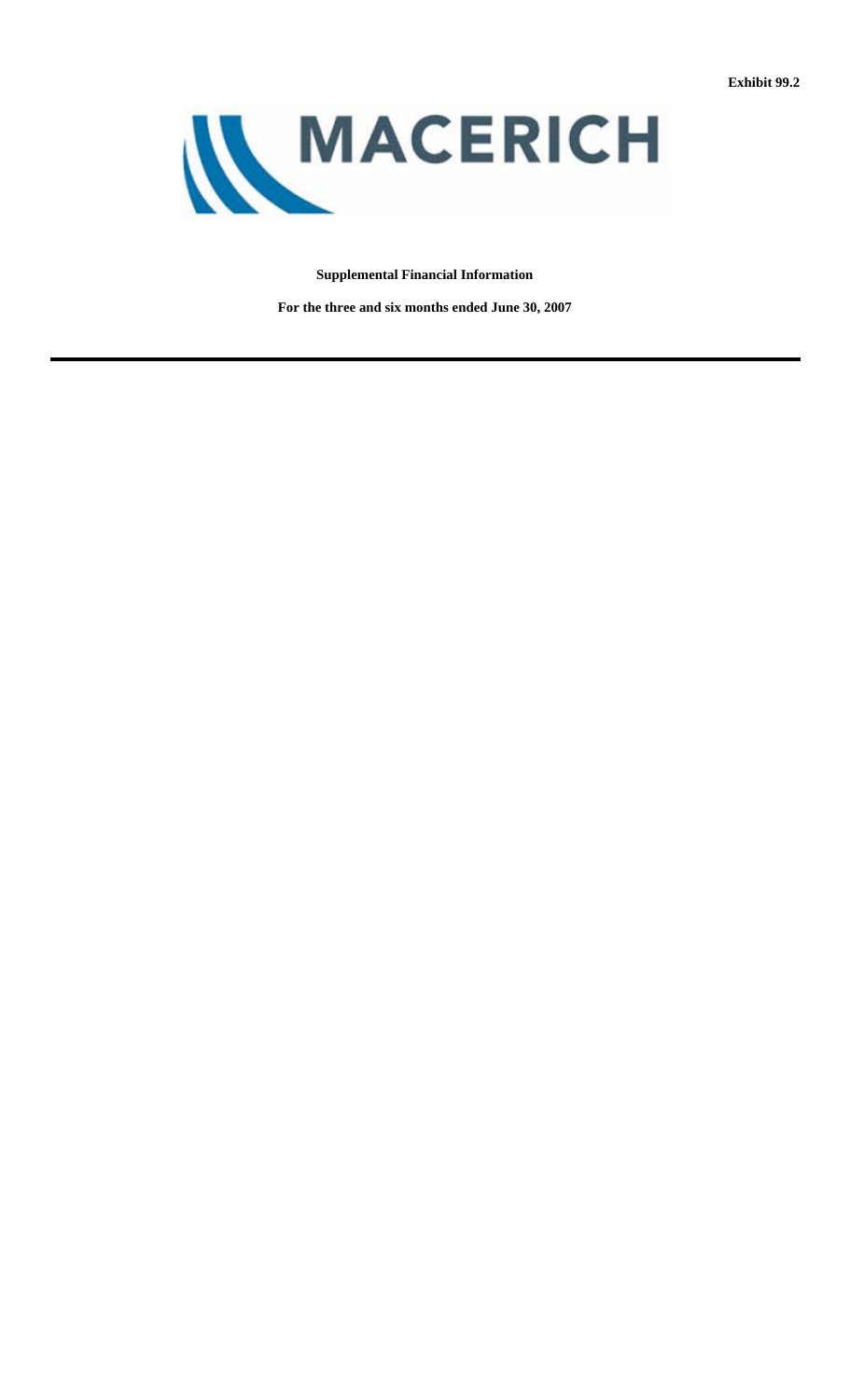## **The Macerich Company Supplemental Financial and Operating Information Table of Contents**

All information included in this supplemental financial package is unaudited, unless otherwise indicated.

|                                               | Page No.       |
|-----------------------------------------------|----------------|
| <b>Corporate overview</b>                     |                |
| Overview                                      | T              |
| Capital information and market capitalization | $\overline{c}$ |
| Changes in total common and equivalent shares | 3              |
| <b>Financial data</b>                         |                |
| Supplemental FFO information                  | 4              |
| Capital expenditures                          | 5              |
| <b>Operational data</b>                       |                |
| Sales per square foot                         | 6              |
| Occupancy                                     | 7              |
| Rent                                          | 8              |
| Cost of occupancy                             | 9              |
| <b>Balance sheet information</b>              |                |
| Debt summary                                  | 10             |
| Outstanding debt by maturity                  | 11             |

This supplemental financial information should be read in connection with the Company's second quarter 2007 earnings announcement (included as Exhibit 99.1 of the Company's Current Report on 8-K, event date August 2, 2007) as certain disclosures, definitions and reconciliations in such announcement have not been included in this supplemental financial information.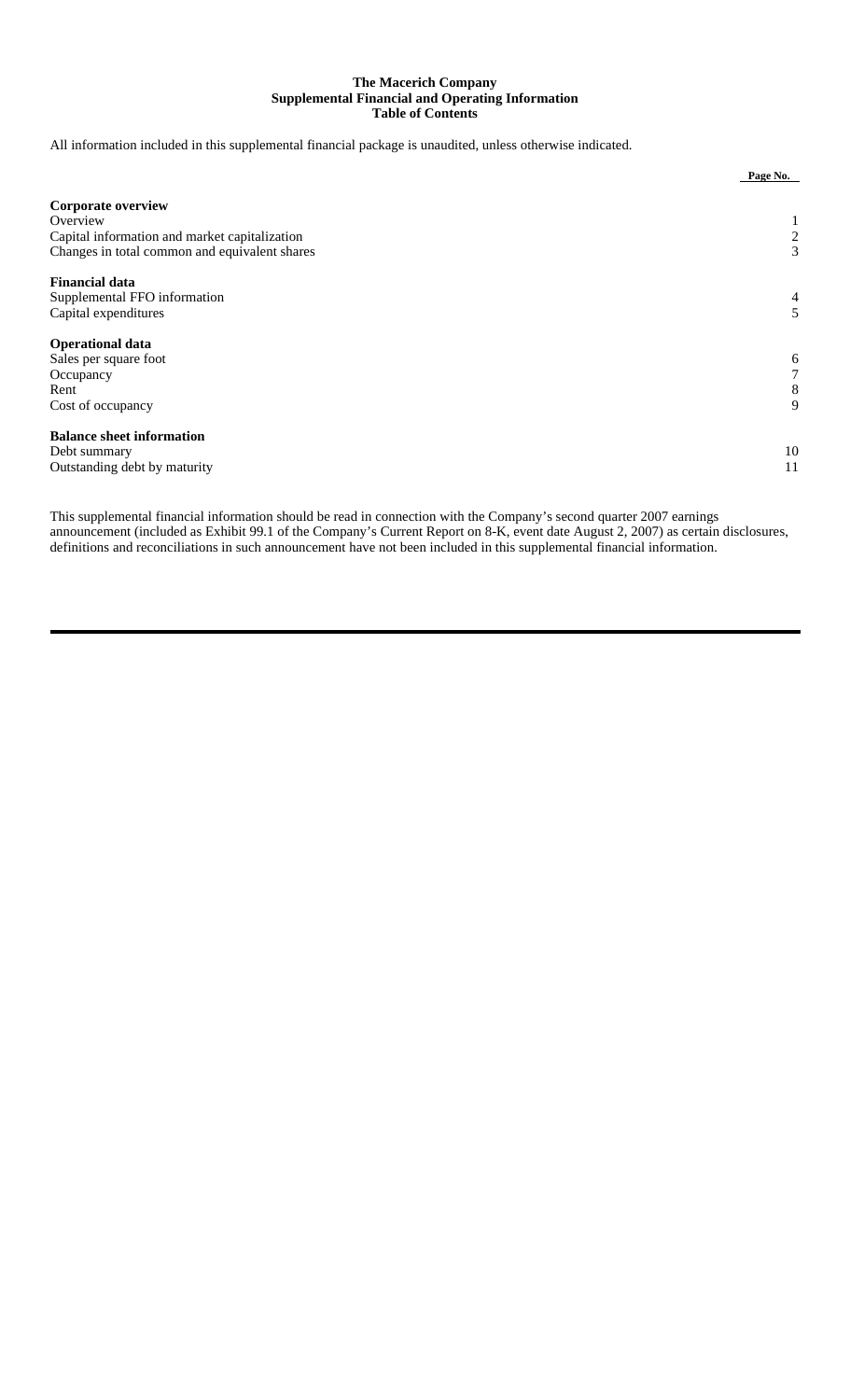### **The Macerich Company Supplemental Financial and Operating Information Overview**

The Macerich Company (the "Company") is involved in the acquisition, ownership, development, redevelopment, management and leasing of regional and community shopping centers located throughout the United States. The Company is the sole general partner of, and owns a majority of the ownership interests in, The Macerich Partnership, L.P., a Delaware limited partnership (the "Operating Partnership").

As of June 30, 2007, the Operating Partnership owned or had an ownership interest in 73 regional shopping centers and 18 community shopping centers aggregating approximately 77 million square feet of gross leasable area ("GLA"). These 91 regional and community shopping centers are referred to hereinafter as the "Centers", unless the context requires otherwise.

The Company is a self-administered and self-managed real estate investment trust ("REIT") and conducts all of its operations through the Operating Partnership and the Company's management companies (collectively, the "Management Companies").

All references to the Company in this Exhibit include the Company, those entities owned or controlled by the Company and predecessors of the company, unless the context indicates otherwise.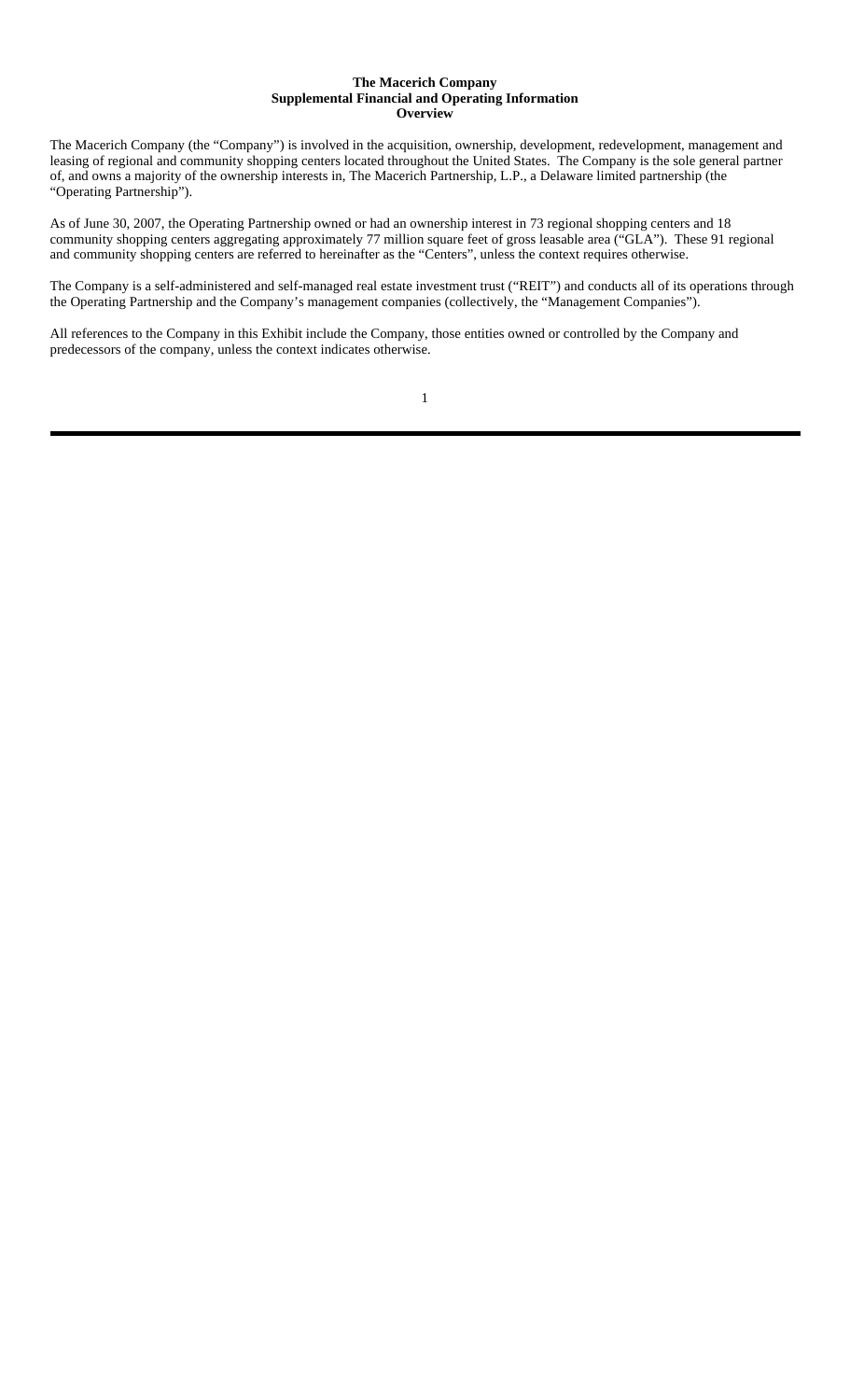## **The Macerich Company Supplemental Financial and Operating Information (unaudited) Capital Information and Market Capitalization**

|     |         |                                                                                                             |                              | <b>Period Ended</b> |                        |              |                         |  |  |
|-----|---------|-------------------------------------------------------------------------------------------------------------|------------------------------|---------------------|------------------------|--------------|-------------------------|--|--|
|     |         |                                                                                                             | 12/31/2006                   |                     | 12/31/2005             |              | 12/31/2004              |  |  |
| \$  | 82.42   | \$                                                                                                          | 86.57                        | $\mathbb{S}$        | 67.14                  | \$           | 62.80                   |  |  |
| \$  | 103.59  | S                                                                                                           | 87.10                        | \$                  | 71.22                  |              | 64.66                   |  |  |
| \$  | 68.80   | \$                                                                                                          | 66.70                        | \$                  | 53.10                  | \$           | 38.90                   |  |  |
|     |         |                                                                                                             |                              |                     |                        |              |                         |  |  |
|     |         |                                                                                                             | 2,855,393                    |                     | 2,855,393              |              |                         |  |  |
|     | 219,828 |                                                                                                             | 287,176                      |                     | 287,176                |              |                         |  |  |
|     |         |                                                                                                             | 3,627,131                    |                     | 3,627,131              |              | 3,627,131               |  |  |
|     |         |                                                                                                             | 84,767,432                   |                     | 73,446,422             |              | 72,923,605              |  |  |
|     |         |                                                                                                             | 91,537,132                   |                     | 80,216,122             |              | 76,550,736              |  |  |
|     |         |                                                                                                             |                              |                     |                        |              |                         |  |  |
|     |         |                                                                                                             |                              |                     |                        |              |                         |  |  |
| \$. |         |                                                                                                             | 6,620,271                    | S.                  | 6,863,690              | \$           | 4,377,388               |  |  |
|     |         |                                                                                                             |                              |                     |                        |              |                         |  |  |
|     |         |                                                                                                             | 7,924,369                    |                     | 5,385,710              |              | 4,807,386               |  |  |
|     |         |                                                                                                             |                              |                     |                        |              |                         |  |  |
|     |         |                                                                                                             |                              |                     |                        | \$.          | 9,184,774               |  |  |
|     |         |                                                                                                             |                              |                     |                        |              |                         |  |  |
|     |         |                                                                                                             |                              |                     |                        |              | 47.7%                   |  |  |
|     |         |                                                                                                             |                              |                     |                        |              |                         |  |  |
|     |         |                                                                                                             |                              |                     |                        |              | 13.0%                   |  |  |
|     |         |                                                                                                             |                              |                     |                        |              |                         |  |  |
|     |         |                                                                                                             |                              |                     |                        |              | 27.0%                   |  |  |
|     |         | 6/30/2007<br>2,855,393<br>3,627,131<br>84, 253, 796<br>90,956,148<br>6,741,937<br>7,496,606<br>\$14,238,543 | \$.<br>47.4%<br>3.4%<br>7.1% | \$14,544,640        | 45.5%<br>9.5%<br>20.8% | \$12,249,400 | 56.0%<br>13.0%<br>35.7% |  |  |

(a) Debt as a percentage of total market capitalization

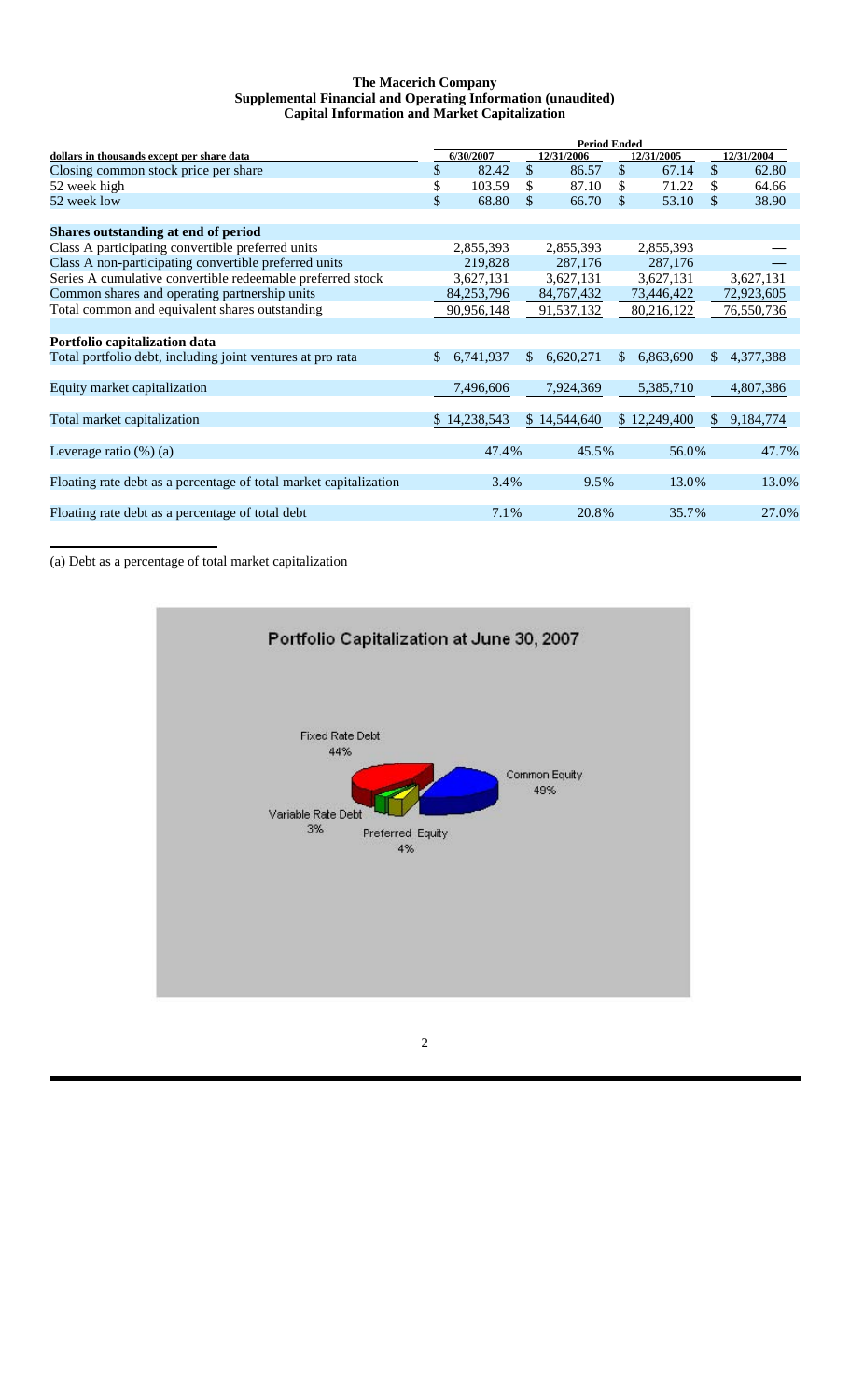## **The Macerich Company Supplemental Financial and Operating Information (unaudited) Changes in Total Common and Equivalent Shares**

|                                                                                                           | Operating<br>Partnership<br>("OP") Units | Company<br>Common<br><b>Shares</b> | <b>Class A</b><br>Participating<br><b>Convertible</b><br>Preferred<br><b>Units</b><br>("PCPU's") | <b>Class A Non-</b><br>Participating<br><b>Convertible</b><br>Preferred<br><b>Units</b><br>("NPCPU's") | <b>Series A</b><br><b>Cumulative</b><br>Convertible<br>Redeemable<br>Preferred<br><b>Stock</b> | <b>Total</b><br>Common<br>and<br>Equivalent<br><b>Shares</b> |
|-----------------------------------------------------------------------------------------------------------|------------------------------------------|------------------------------------|--------------------------------------------------------------------------------------------------|--------------------------------------------------------------------------------------------------------|------------------------------------------------------------------------------------------------|--------------------------------------------------------------|
| <b>Balance as of December 31, 2006</b>                                                                    | 13,199,524                               | 71,567,908                         | 2,855,393                                                                                        | 287,176                                                                                                | 3,627,131                                                                                      | 91,537,132                                                   |
| Repurchase of common shares                                                                               |                                          | (807,000)                          |                                                                                                  |                                                                                                        |                                                                                                | (807,000)                                                    |
| Conversion of OP units to common<br>shares                                                                | (395, 756)                               | 395,756                            |                                                                                                  |                                                                                                        |                                                                                                |                                                              |
| Conversion of NPCPU's to common<br>shares                                                                 |                                          | 67,348                             |                                                                                                  | (67,348)                                                                                               |                                                                                                |                                                              |
| Conversion of OP units to cash                                                                            | (598)                                    |                                    |                                                                                                  |                                                                                                        |                                                                                                | (598)                                                        |
| Issuance of stock from stock option<br>exercises, restricted stock issuance or<br>other share-based plans |                                          | 225,704                            |                                                                                                  |                                                                                                        |                                                                                                | 225,704                                                      |
| <b>Balance as of March 31, 2007</b>                                                                       | 12,803,170                               | 71,449,716                         | 2,855,393                                                                                        | 219,828                                                                                                | 3,627,131                                                                                      | 90,955,238                                                   |
| Conversion of OP units to common<br>shares                                                                | (191, 263)                               | 191,263                            |                                                                                                  |                                                                                                        |                                                                                                |                                                              |
| Issuance of stock from stock option<br>exercises, restricted stock issuance or<br>other share-based plans |                                          | 910                                |                                                                                                  |                                                                                                        |                                                                                                | 910                                                          |
| Balance as of June 30, 2007                                                                               | 12,611,907                               | 71,641,889                         | 2.855,393                                                                                        | 219,828                                                                                                | 3,627,131                                                                                      | 90,956,148                                                   |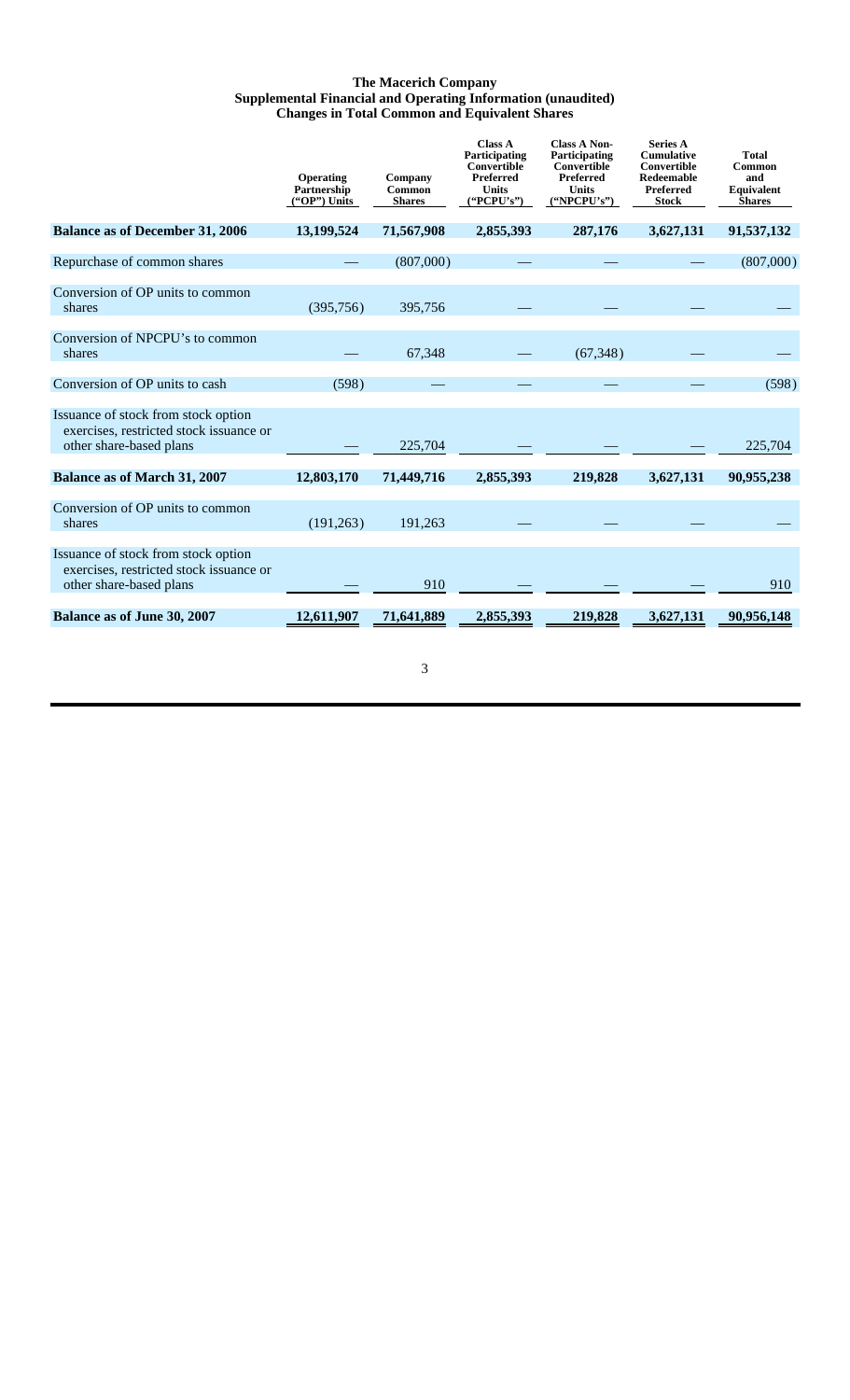## **The Macerich Company Supplemental Financial and Operating Information (unaudited) Supplemental Funds from Operations ("FFO") Information (a)**

| dollars in millions                                                   |               |                |               |                                             |                                           |               | As of June 30,<br>2007 | 2006   |
|-----------------------------------------------------------------------|---------------|----------------|---------------|---------------------------------------------|-------------------------------------------|---------------|------------------------|--------|
| Straight line rent receivable                                         |               |                |               |                                             |                                           |               | \$52.5                 | \$43.7 |
|                                                                       |               | 2007           |               | For the Three Months Ended June 30,<br>2006 | For the Six Months Ended June 30,<br>2007 |               | 2006                   |        |
| Lease termination fees                                                | $\frac{1}{2}$ | 3.1            | - \$          | $2.3 \quad$                                 | 6.5                                       | - \$          |                        | 11.3   |
| Straight line rental income                                           | $\frac{1}{2}$ | $3.2 \quad$    |               | $3.1 \text{ }$ \$                           | 4.8                                       | $\mathcal{S}$ |                        | 5.5    |
| Gain on sales of undepreciated assets                                 | $\mathbb{S}$  | $(0.2)$ \$     |               | 3.5 $\frac{1}{2}$                           | 0.7                                       | - \$          |                        | 3.6    |
| Amortization of acquired above- and below-market leases<br>(SFAS 141) | \$            | 3.5 $\sqrt{ }$ |               | 4.3 $\sqrt$                                 | $7.5 \quad$ \$                            |               |                        | 8.9    |
| Amortization of debt premiums                                         | $\mathcal{S}$ | $3.5 \quad$    |               | 4.5 $\sqrt{ }$                              | 7.4                                       | $\mathcal{S}$ |                        | 9.3    |
| Interest capitalized                                                  | \$            | 9.7            | $\mathcal{S}$ | $3.3 \text{ } $$                            | 15.6                                      | -\$           |                        | 8.4    |

(a) All joint venture amounts included at pro rata.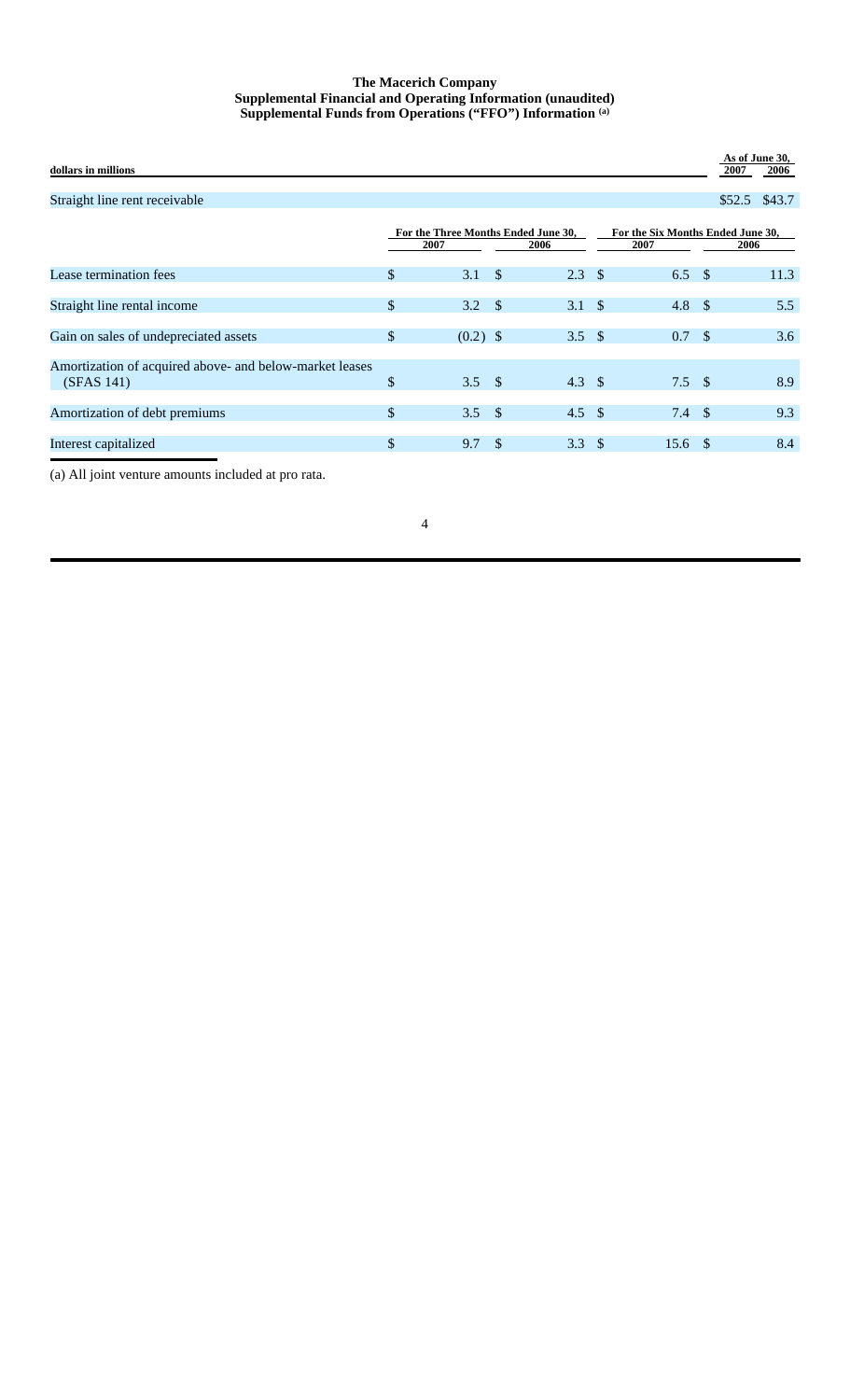## **The Macerich Company Supplemental Financial and Operating Information (unaudited) Capital Expenditures**

|                                                      |              | For the Six         |               |            |     |            |     |            |
|------------------------------------------------------|--------------|---------------------|---------------|------------|-----|------------|-----|------------|
|                                                      |              | <b>Months Ended</b> |               | Year Ended |     | Year Ended |     | Year Ended |
| dollars in millions                                  |              | 6/30/07             |               | 12/31/06   |     | 12/31/05   |     | 12/31/04   |
| <b>Consolidated Centers</b>                          |              |                     |               |            |     |            |     |            |
| Acquisitions of property and equipment               |              | \$<br>3.3           | <sup>\$</sup> | 580.5      | \$. | 1.767.2    | S   | 301.1      |
| Development, redevelopment and expansions of Centers |              | 240.7               |               | 184.3      |     | 77.2       |     | 139.3      |
| <b>Renovations of Centers</b>                        |              | 14.6                |               | 51.4       |     | 51.1       |     | 21.2       |
| <b>Tenant allowances</b>                             |              | 8.9                 |               | 27.0       |     | 21.8       |     | 10.9       |
| Deferred leasing charges                             |              | 13.3                |               | 21.6       |     | 21.8       |     | 16.8       |
|                                                      | <b>Total</b> | \$<br>280.8         |               | 864.8      | \$  | 1,939.1    | \$. | 489.3      |
|                                                      |              |                     |               |            |     |            |     |            |
| <b>Joint Venture Centers (a)</b>                     |              |                     |               |            |     |            |     |            |
| Acquisitions of property and equipment               |              | \$<br>1.9           | \$            | 28.7       | \$  | 736.4      | \$. | 41.1       |
| Development, redevelopment and expansions of Centers |              | 7.6                 |               | 48.8       |     | 79.4       |     | 6.6        |
| <b>Renovations of Centers</b>                        |              | 5.2                 |               | 8.1        |     | 32.2       |     | 10.1       |
| <b>Tenant allowances</b>                             |              | 4.6                 |               | 13.8       |     | 8.9        |     | 10.5       |
| Deferred leasing charges                             |              | 2.1                 |               | 4.3        |     | 5.1        |     | 3.7        |
|                                                      | <b>Total</b> | \$<br>21.4          |               | 103.7      | \$  | 862.0      | \$  | 72.0       |

(a) All joint venture amounts at pro rata.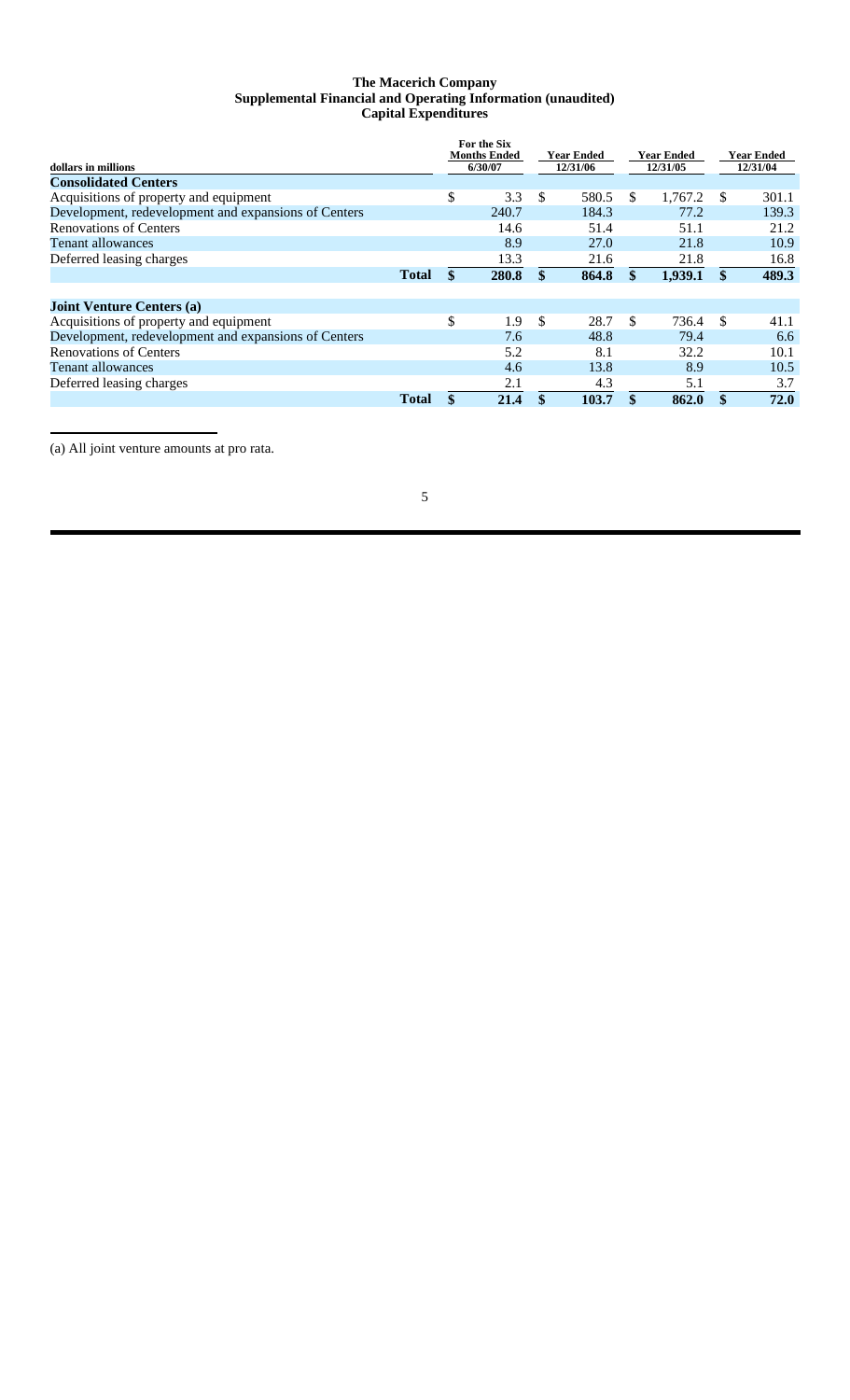## **The Macerich Company Supplemental Financial and Operating Information (unaudited) Sales Per Square Foot (a)**

|                 |    | Consolidated<br><b>Centers</b> |    | <b>Unconsolidated</b><br>Centers | <b>Total</b><br>Centers |     |  |
|-----------------|----|--------------------------------|----|----------------------------------|-------------------------|-----|--|
| $6/30/2007$ (b) | D  | 443                            | ٠D | 474                              | D                       | 458 |  |
| 12/31/06        | \$ | 435                            | ۰D | 470                              | ¢<br>۰D                 | 452 |  |
| 12/31/05        | \$ | 395                            | D  | 440                              | \$                      | 417 |  |
| 12/31/04        | \$ | 368                            | J. | 414                              | S                       | 391 |  |

(a) Sales are based on reports by retailers leasing mall and freestanding stores for the trailing 12 months for tenants which have occupied such stores for a minimum of 12 months. Sales per square foot are based on tenants 10,000 square feet and under, for regional malls.

(b) Due to tenant sales reporting timelines, the data presented is as of May 31, 2007.

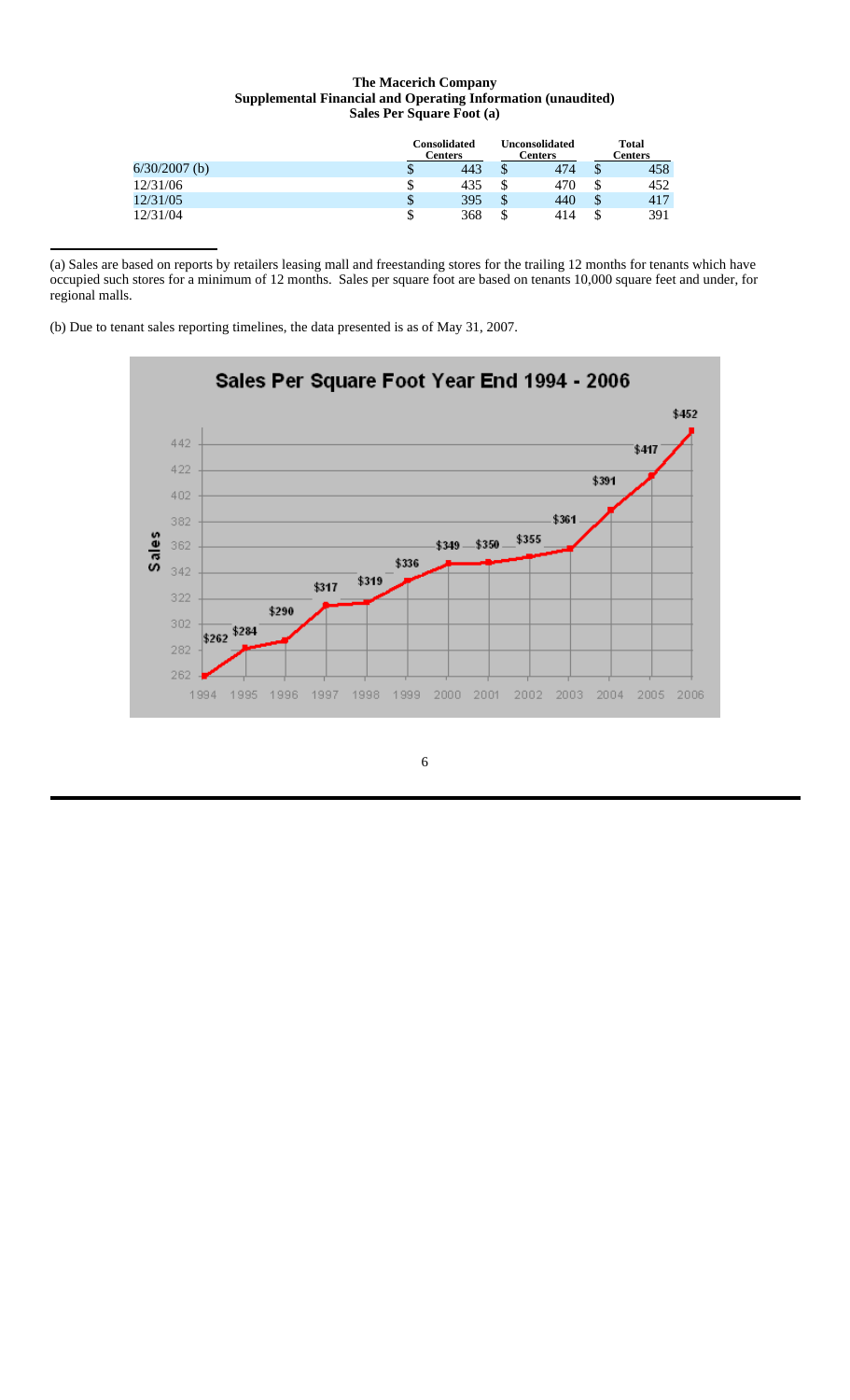### **The Macerich Company Supplemental Financial and Operating Information (unaudited) Occupancy**

| <b>Period Ended</b> | Consolidated<br>Centers (a) | <b>Unconsolidated</b><br>Centers (a) | Total Centers (a) |
|---------------------|-----------------------------|--------------------------------------|-------------------|
| 6/30/07             | 92.9%                       | 93.5%                                | 93.2%             |
| 12/31/06            | 93.0%                       | 94.2%                                | 93.6%             |
| 12/31/05            | 93.2%                       | 93.8%                                | 93.5%             |
| 12/31/04            | 92.6%                       | 92.4%                                | 92.5%             |

(a) Occupancy data excludes space under development and redevelopment.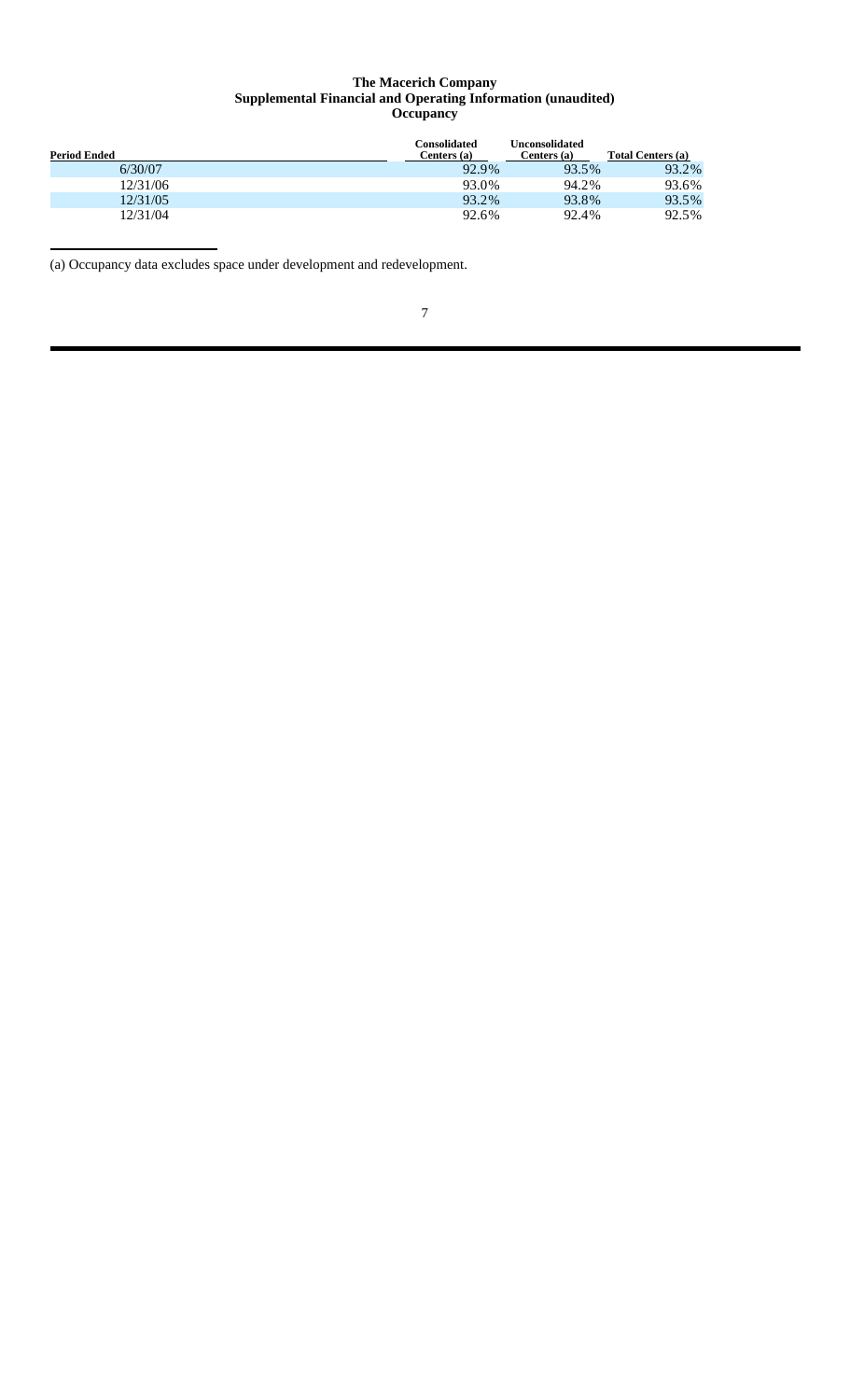### **The Macerich Company Supplemental Financial and Operating Information (unaudited) Rent**

|                              |        | <b>Average Base Rent</b><br>PSF(a) |               | <b>Average Base Rent</b><br><b>PSF</b> on Leases<br><b>Commencing During</b><br>the Period (b) |               | <b>Average Base Rent</b><br><b>PSF</b> on Leases<br>Expiring (c) |
|------------------------------|--------|------------------------------------|---------------|------------------------------------------------------------------------------------------------|---------------|------------------------------------------------------------------|
| <b>Consolidated Centers</b>  |        |                                    |               |                                                                                                |               |                                                                  |
| 06/30/07                     | \$     | 38.27                              | \$.           | 42.67                                                                                          | \$.           | 34.21                                                            |
| 12/31/06                     | \$     | 37.55                              | <sup>\$</sup> | 38.40                                                                                          | <sup>S</sup>  | 31.92                                                            |
| 12/31/05                     | Φ      | 34.23                              | S             | 35.60                                                                                          | S             | 30.71                                                            |
| 12/31/04                     | \$     | 32.60                              | <sup>\$</sup> | 35.31                                                                                          | $\mathbb{S}$  | 28.84                                                            |
|                              |        |                                    |               |                                                                                                |               |                                                                  |
| <b>Joint Venture Centers</b> |        |                                    |               |                                                                                                |               |                                                                  |
| 06/30/07                     | Φ<br>J | 38.65                              | <sup>\$</sup> | 46.38                                                                                          | -S            | 34.87                                                            |
| 12/31/06                     | \$     | 37.94                              | <sup>\$</sup> | 41.43                                                                                          | <sup>\$</sup> | 36.19                                                            |
| 12/31/05                     | \$     | 36.35                              | -S            | 39.08                                                                                          | <sup>\$</sup> | 30.18                                                            |
| 12/31/04                     | \$     | 33.39                              | \$            | 36.86                                                                                          | <sup>\$</sup> | 29.32                                                            |
|                              |        |                                    |               |                                                                                                |               |                                                                  |

(a) Average base rent per square foot is based on Mall and Freestanding Store GLA for spaces 10,000 square feet and under, occupied as of the applicable date, for each of the Centers owned by the Company. Leases for La Encantada and the expansion area of Queens Center were excluded for Years 2005 and 2004.

(b) The average base rent per square foot on lease signings commencing during the period represents the actual rent to be paid during the first twelve months for tenant leases 10,000 square feet and under. Lease signings for La Encantada and the expansion area of Queens Center were excluded for Years 2005 and 2004.

(c) The average base rent per square foot on leases expiring during the period represents the final year minimum rent, on a cash basis, for all tenant leases 10,000 square feet and under expiring during the year. Leases for La Encantada and the expansion area of Queens Center were excluded for Years 2005 and 2004.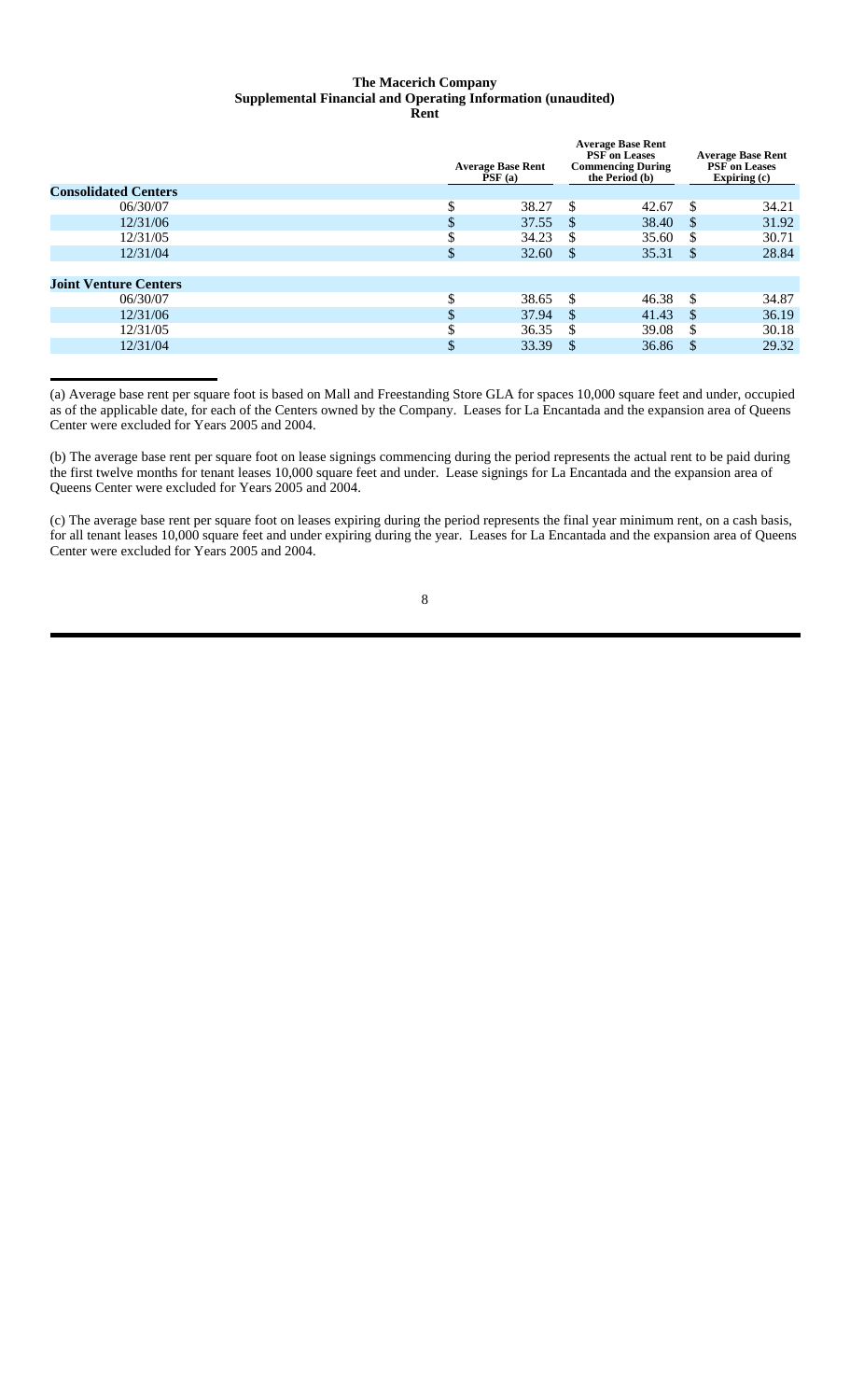### **The Macerich Company Supplemental Financial and Operating Information (unaudited) Cost of Occupancy**

| 2004<br>8.3%                 |
|------------------------------|
|                              |
|                              |
| $0.4\%$                      |
| 3.7%                         |
| $12.4\%$                     |
|                              |
| For Years Ended December 31, |
| 2004                         |
| 7.7%                         |
| $0.5\%$                      |
| $3.2\%$                      |
| 11.4%                        |
|                              |

(a) Represents real estate tax and common area maintenance charges.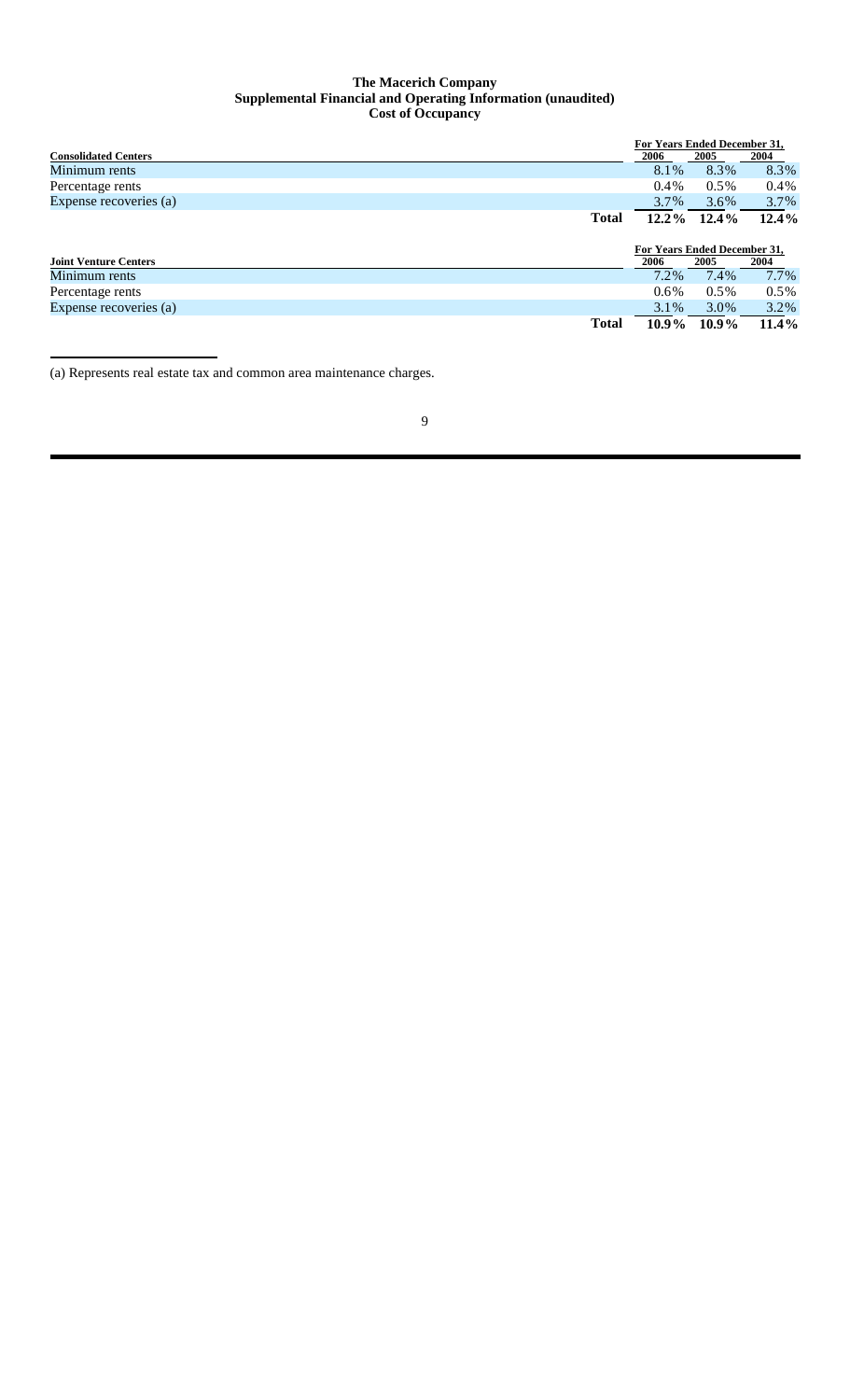### **The Macerich Company Supplemental Financial and Operating Information (unaudited) Debt Summary**

|                                   |                   |   |                   | As of June 30, 2007 |              |
|-----------------------------------|-------------------|---|-------------------|---------------------|--------------|
| dollars in thousands              |                   |   | <b>Fixed Rate</b> | Variable Rate (a)   | <b>Total</b> |
| Consolidated debt                 |                   | Φ | 4,791,523         | 284.939             | 5,076,462    |
| Unconsolidated debt               |                   |   | 1,472,698         | 192,777             | 1,665,475    |
|                                   | <b>Total debt</b> |   | 6,264,221         | 477,716             | 6,741,937    |
|                                   |                   |   |                   |                     |              |
| Weighted average interest rate    |                   |   | 5.57%             | 6.20%               | 5.62%        |
|                                   |                   |   |                   |                     |              |
| Weighted average maturity (years) |                   |   |                   |                     | 4.48         |
|                                   |                   |   |                   |                     |              |

(a) Excludes swapped floating rate debt. Swapped debt is included in fixed debt category.

| I<br>I<br>w<br>٧ |
|------------------|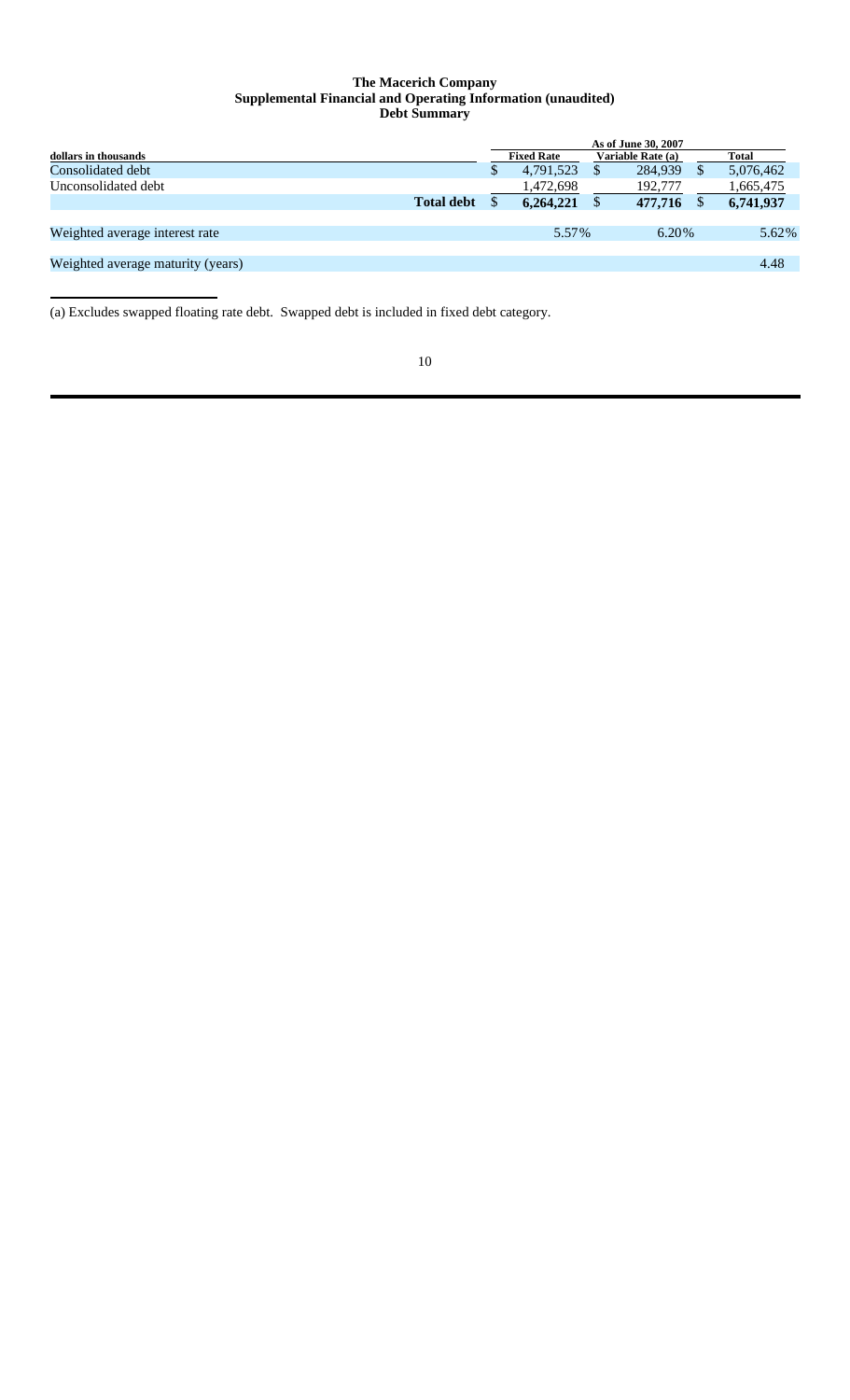### **The Macerich Company Supplemental Financial and Operating Information (unaudited) Outstanding Debt by Maturity**

| dollars in thousands                                    | As of June 30, 2007  |                             |                          |                           |                          |                                  |           |
|---------------------------------------------------------|----------------------|-----------------------------|--------------------------|---------------------------|--------------------------|----------------------------------|-----------|
| <b>Center/Entity</b>                                    | <b>Maturity Date</b> | <b>Interest</b><br>Rate (a) | <b>Fixed</b>             | <b>Floating</b>           |                          | <b>Total Debt</b><br>Balance (a) |           |
| <b>I. Consolidated Assets:</b>                          |                      |                             |                          |                           |                          |                                  |           |
| Borgata (b)                                             | 10/11/07             | 5.39% \$                    | 14,609                   | $\boldsymbol{\mathsf{S}}$ |                          | \$                               | 14,609    |
| Victor Valley, Mall of                                  | 03/01/08             | 4.60%                       | 51,823                   |                           | $\overline{\phantom{0}}$ |                                  | 51,823    |
| <b>Westside Pavilion</b>                                | 07/01/08             | 6.67%                       | 92,779                   |                           | $\overline{\phantom{0}}$ |                                  | 92,779    |
| Village Fair North                                      | 07/15/08             | 5.89%                       | 11,046                   |                           |                          |                                  | 11,046    |
| <b>Fresno Fashion Fair</b>                              | 08/10/08             | 6.52%                       | 64,095                   |                           | $\overline{\phantom{0}}$ |                                  | 64,095    |
| <b>South Towne Center</b>                               | 10/10/08             | 6.61%                       | 64,000                   |                           |                          |                                  | 64,000    |
| <b>Oueens Center</b>                                    | 03/01/09             | 6.88%                       | 91,283                   |                           | $\overline{\phantom{0}}$ |                                  | 91,283    |
| South Plains Mall                                       | 03/01/09             | 8.22%                       | 59,209                   |                           | $\overline{\phantom{0}}$ |                                  | 59,209    |
| Carmel Plaza                                            | 05/01/09             | 8.18%                       | 26,465                   |                           | $\overline{\phantom{m}}$ |                                  | 26,465    |
| Paradise Valley Mall                                    | 05/01/09             | 5.89%                       | 21,698                   |                           |                          |                                  | 21,698    |
| Northridge Mall                                         | 07/01/09             | 4.84%                       | 81,826                   |                           | $\equiv$                 |                                  | 81,826    |
| <b>Wilton Mall</b>                                      | 11/01/09             | 4.79%                       | 45,614                   |                           |                          |                                  | 45,614    |
| Macerich Partnership Term Loan (c)                      | 04/25/10             | 6.30%                       | 450,000                  |                           | $\overline{\phantom{0}}$ |                                  | 450,000   |
| Macerich Partnership Line of Credit (d)                 | 04/25/10             | 6.23%                       | 400,000                  |                           | $\overline{\phantom{0}}$ |                                  | 400,000   |
| Vintage Faire Mall                                      | 09/01/10             | 7.89%                       | 64,884                   |                           |                          |                                  | 64,884    |
| <b>Eastview Commons</b>                                 | 09/30/10             | 5.46%                       | 8,966                    |                           |                          |                                  | 8,966     |
| Santa Monica Place                                      | 11/01/10             | 7.70%                       | 79,545                   |                           |                          |                                  | 79,545    |
| Valley View Center                                      | 01/01/11             | 5.72%                       | 125,000                  |                           |                          |                                  | 125,000   |
| Danbury Fair Mall                                       | 02/01/11             | 4.64%                       | 179,688                  |                           | $\equiv$                 |                                  | 179,688   |
| Shoppingtown Mall                                       | 05/11/11             | 5.01%                       | 45,435                   |                           |                          |                                  | 45,435    |
| Capitola Mall                                           | 05/15/11             | 7.13%                       | 40,166                   |                           | $\overline{\phantom{0}}$ |                                  | 40,166    |
| Freehold Raceway Mall                                   | 07/07/11             | 4.68%                       | 180,600                  |                           | $\overline{\phantom{0}}$ |                                  | 180,600   |
| Pacific View                                            | 08/31/11             | 7.16%                       | 82,881                   |                           |                          |                                  | 82,881    |
| Pacific View                                            | 08/31/11             | 7.00%                       | 6,676                    |                           |                          |                                  | 6,676     |
| <b>Rimrock Mall</b>                                     | 10/01/11             | 7.45%                       | 43,146                   |                           | $\overline{\phantom{0}}$ |                                  | 43,146    |
| <b>Prescott Gateway</b>                                 | 12/01/11             | 5.78%                       | 60,000                   |                           |                          |                                  | 60,000    |
| The Macerich Company - Convertible Senior               |                      |                             |                          |                           |                          |                                  |           |
| Notes $(e)$                                             | 03/15/12             | 3.48%                       | 941,056                  |                           | $\overline{\phantom{0}}$ |                                  | 941,056   |
| Tucson La Encantada                                     | 06/01/12             | 5.60%                       | 78,000                   |                           |                          |                                  | 78,000    |
| <b>Chandler Fashion Center</b>                          | 11/01/12             | 5.14%                       | 103,423                  |                           | $\overline{\phantom{0}}$ |                                  | 103,423   |
| <b>Chandler Fashion Center</b>                          | 11/01/12             | 6.00%                       | 67,944                   |                           |                          |                                  | 67,944    |
| <b>Towne Mall</b>                                       | 11/01/12             | 4.99%                       | 15,066                   |                           | $\overline{\phantom{0}}$ |                                  | 15,066    |
| Pittsford Plaza (f)                                     | 01/01/13             | 5.02%                       | 15,872                   |                           |                          |                                  | 15,872    |
| Deptford Mall                                           | 01/15/13             | 5.41%                       | 172,500                  |                           | $\overline{\phantom{0}}$ |                                  | 172,500   |
| Queens Center                                           | 03/31/13             | 7.00%                       | 218,861                  |                           |                          |                                  | 218,861   |
| Greeley - Defeaseance                                   | 09/01/13             | 6.18%                       | 27,981                   |                           |                          |                                  | 27,981    |
| <b>FlatIron Crossing</b>                                | 12/01/13             | 5.23%                       | 189,412                  |                           | $\overline{\phantom{0}}$ |                                  | 189,412   |
| <b>Great Northern Mall</b>                              | 12/01/13             | 5.19%                       | 40,618                   |                           |                          |                                  | 40,618    |
| <b>Eastview Mall</b>                                    | 01/18/14             | 5.10%                       | 101,943                  |                           | $\overline{\phantom{0}}$ |                                  | 101,943   |
| <b>Fiesta Mall</b>                                      | 01/01/15             | 4.88%                       | 84,000                   |                           | $\overline{\phantom{0}}$ |                                  | 84,000    |
| <b>Flagstaff Mall</b>                                   | 11/01/15             | 4.97%                       | 37,000                   |                           |                          |                                  | 37,000    |
| <b>Valley River Center</b>                              | 02/01/16             | 5.59%                       | 120,000                  |                           | $\overline{\phantom{0}}$ |                                  | 120,000   |
| Salisbury, Center at                                    | 05/01/16             | 5.79%                       | 115,000                  |                           |                          |                                  | 115,000   |
| Marketplace Mall (g)                                    | 12/10/17             | 5.30%                       | 14,968                   |                           | $\overline{\phantom{0}}$ |                                  | 14,968    |
| Chesterfield Towne Center                               | 01/01/24             | 9.07%                       | 56,445                   |                           | $\equiv$                 |                                  | 56,445    |
| <b>Total Fixed Rate Debt for Consolidated Assets</b>    |                      | 5.49%\$                     | 4,791,523                | \$                        |                          | \$                               | 4,791,523 |
|                                                         |                      |                             |                          |                           |                          |                                  |           |
| Greece Ridge Center                                     | 11/06/07             | 5.97%                       |                          |                           | 72,000                   |                                  | 72,000    |
| La Cumbre Plaza                                         | 08/09/08             | 6.20%                       |                          |                           | 30,000                   |                                  | 30,000    |
| <b>Twenty Ninth Street</b>                              | 06/05/09             | 6.12%                       | $\overline{\phantom{0}}$ |                           | 105,176                  |                                  | 105,176   |
| Casa Grande (h)                                         | 08/16/09             | 6.75%                       |                          |                           | 13,763                   |                                  | 13,763    |
| Panorama Mall                                           | 02/28/10             | 6.16%                       | $\overline{\phantom{0}}$ |                           | 50,000                   |                                  | 50,000    |
| Macerich Partnership Line of Credit                     | 04/25/10             | 6.47%                       |                          |                           | 14,000                   |                                  | 14,000    |
| <b>Total Floating Rate Debt for Consolidated Assets</b> |                      | $6.15\%$ \$                 |                          | $\frac{\S}{}$             | 284,939                  | \$                               | 284,939   |
| <b>Total Debt for Consolidated Assets</b>               |                      | 5.53%\$                     | 4,791,523                | \$                        | 284,939                  | \$                               | 5,076,462 |
|                                                         |                      |                             |                          |                           |                          |                                  |           |